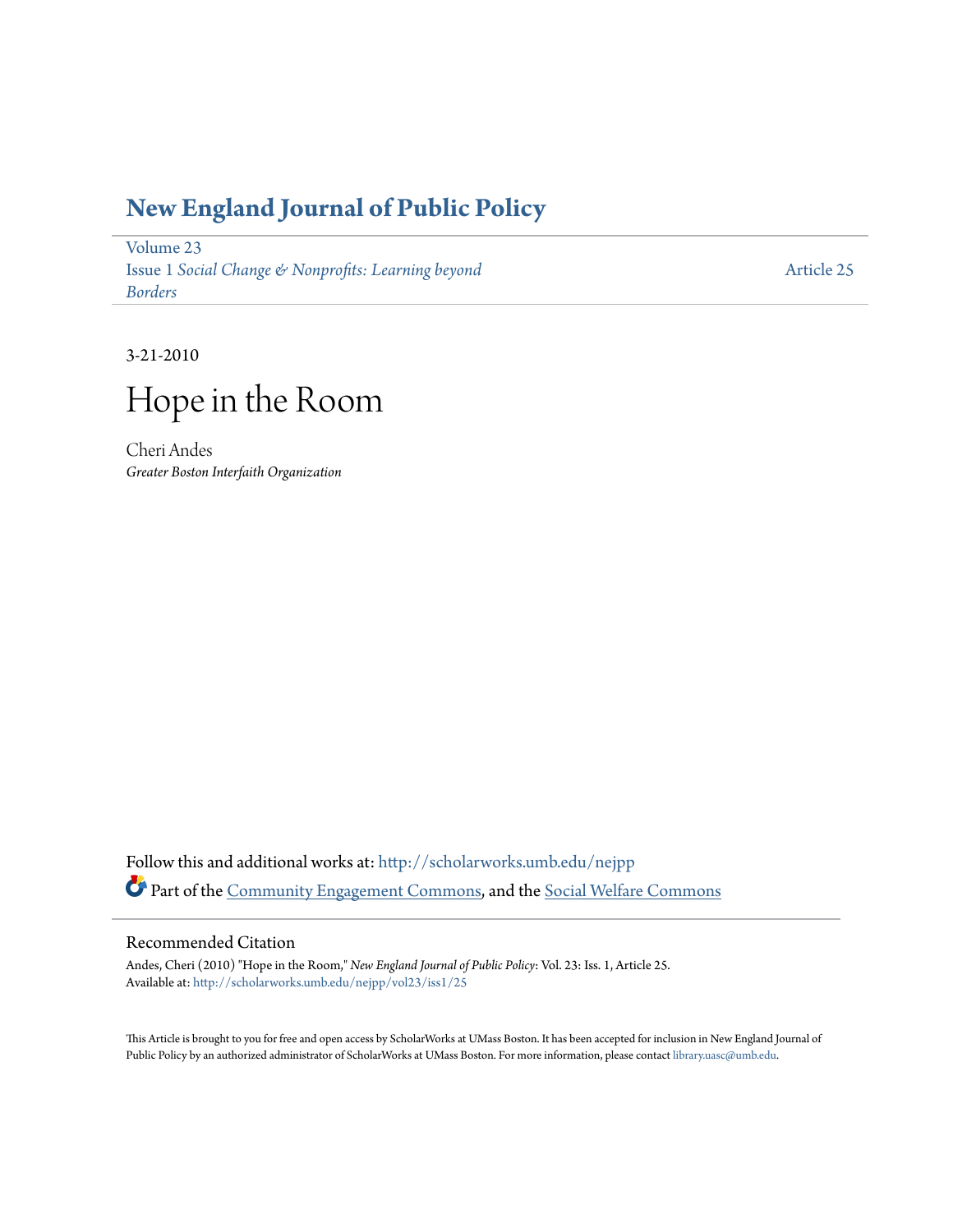## Hope in the Room

## *Cheri Andes*

he most powerful moment of the learning exchange for me was a discussion that Haifa and Boston leaders had about violence and post-traumatic stress syndrome during my second trip to Haifa. Quite a bit of relational work ha he most powerful moment of the learning exchange for me was a discussion that Haifa and Boston leaders had about violence and post-traumatic stress syndrome during my second trip to Haifa. Quite a bit of relational work had discussion, but rather a deep sharing of personal experience.

Boston leaders talked about the epidemic of violence on Boston's city streets — the profound impact this violence had on the young people they served and organized and the profound impact it had on them as leaders. In particular an organizer shared about the brother of a youth leader who was shot in the head at 4:30 p.m. in a park that is not even considered to be particularly dangerous. There was a sense of urgency in Boston leaders' voices, an exasperation, yes, but also a hunger to address the violence head-on in an effective and creative way.

Haifa leaders, in turn, shared about the Lebanon War. They spoke of their fear for themselves and their loved ones. They spoke of bomb shelters and explosions. Their voices choked in the recollection of those days and weeks. The politics of war seemed overwhelming; Haifa leaders had suffered certainly, but they also publicly asked themselves how their own suffering compared with the reality of living in the dominant culture — the overwhelming power of the State of Israel, the expansion of the settlements, the checkpoints and control? The anguish and confusion and even disagreements between the Israelis were raw and compelling. Nonetheless, Haifa leaders seemed to have emerged from their shelters more determined than ever to make a difference in their city, country, and world.

*Cheri Andes is the lead organizer of the Greater Boston Interfaith Organization, a broad-based organization that works to coalesce, train, and organize the communities of Greater Boston across all religious, racial, ethnic, class, and neighborhood lines. Our primary goal is to develop local leadership and organized power to fight for social justice. We strive to hold both public and private power holders accountable for their public responsibilities, as well as to initiate actions and programs of our own to solve community and economic problems. GBIO is affiliated with the Industrial Areas Foundation (IAF). One of our major achievements was the passage of statewide universal health care reform, which was implemented in 2007. Cheri has a B.A. in English from Bucknell University and a M.A. in Pastoral Ministry from Boston College.*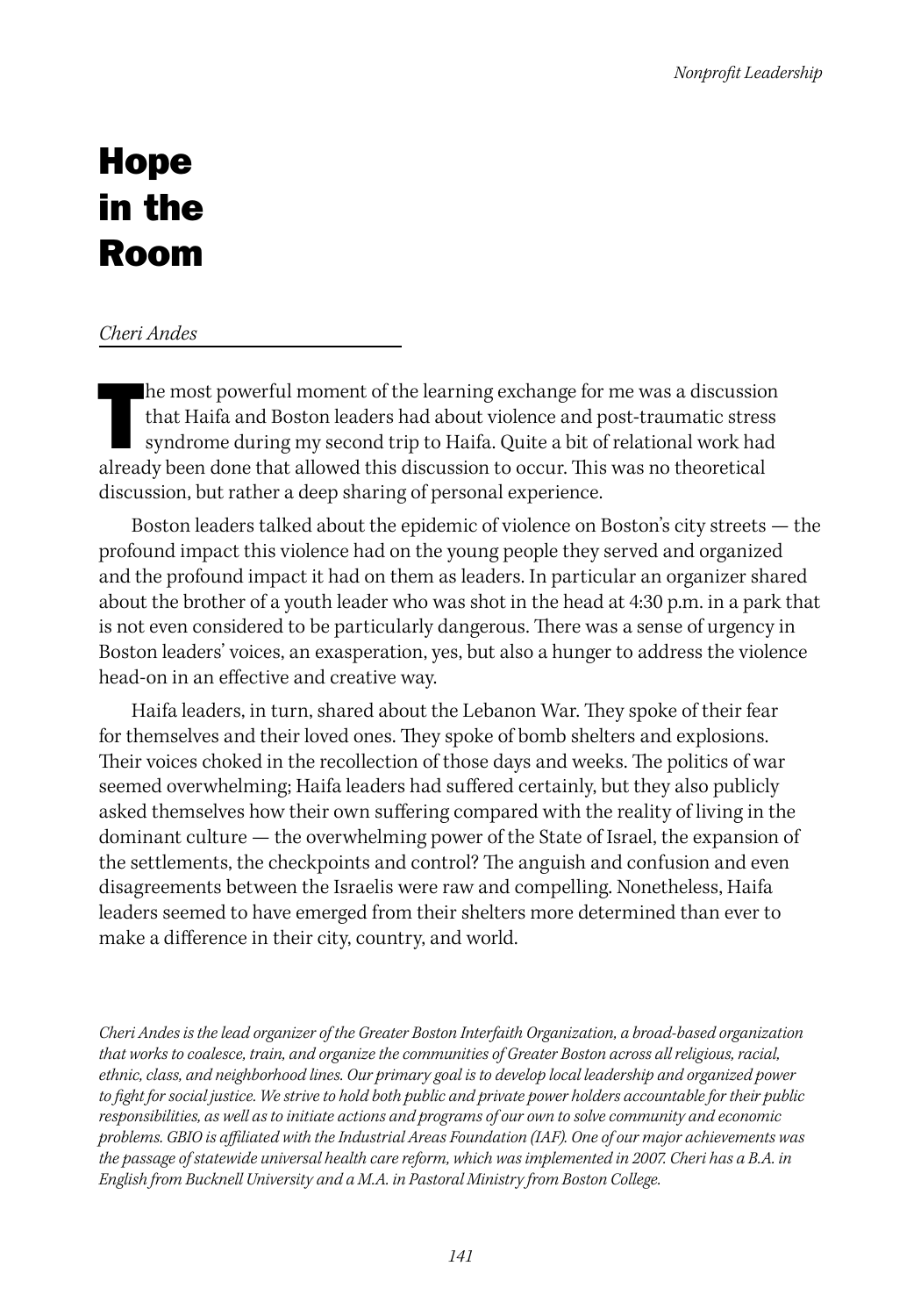The room we sat in that day was heavy, silent, and full. But something, I felt, happened in that silence, a surprising sense of connection developed, unexpected commonalities seemed to arise, our shared humanity in the face of pain, fear, and loss was felt in a real and deep way. Strangely, there was hope in the room, a shared passion for action to address these and other injustices. We sensed in each other what trauma specialist Judith Hermon labels integrity, — "the ability to hope even in the face of death." And this integrity generated a reservoir of respect for one another and our work. Integrity more commonly suggests the alignment of one's actions with one's values, and we sensed this trait in each other as well.

I was moved by this session to my own memories of suffering and trauma. I grew up in Mt. Pocono, Pennsylvania — a bucolic town set in the beautiful mountain range known as the Poconos. It was, and is, known as a resort town — a place where people go to get away from the world and its troubles. I shared with the Haifa exchange group a family tragedy that took place in this normally peaceful environment.

It was 1968, three days after the assassination of Robert Kennedy; I was three years old. My grandfather was out in his back yard picking tomatoes. His neighbor suddenly opened fire on him with an automatic rifle. Mr. Higgins was his name, and he was mentally ill, although my grandparents were not aware of that. My grandmother heard the shots and saw my grandfather fall. She rushed out to his side and was shot as well.

One of my grandfather's sisters ran out to help and took a bullet to the chin; the other sister ran out the front door and down the street to our local church. There she pulled a state trooper out of services. He ran up the street, commandeered a truck from a neighbor, pulled the truck between the two houses to block the line of fire, and tear gassed the man out of his house. The ambulances arrived to take my grandparents to the hospital where treatment awaited.

My grandparents survived, but both lost limbs. My grandfather lost his right arm from the shoulder and his left leg from the knee. My grandmother lost her right leg from the hip. While they were in the hospital and rehab center recovering, my parents put a home in their back yard, and that is where I grew up, literally in the yard where my grandparents were shot.

As you can imagine, this story has lots of layers for me. My grandparents became my world, my center. They were my after-school program and my "say no to drugs" program. Their handicaps became my opportunity — to be responsible, to be needed, to be cherished.

This story is a big part of why I do organizing, why I lead. I have this feeling in my gut, this anger, this passion that comes from experiencing those I know and love being so needlessly violated and mutilated. I know there are so many things we can't change; there is so much violence, craziness, and oppression in the world. My anger could be debilitating. It could have left me cynical, depressed or worse.